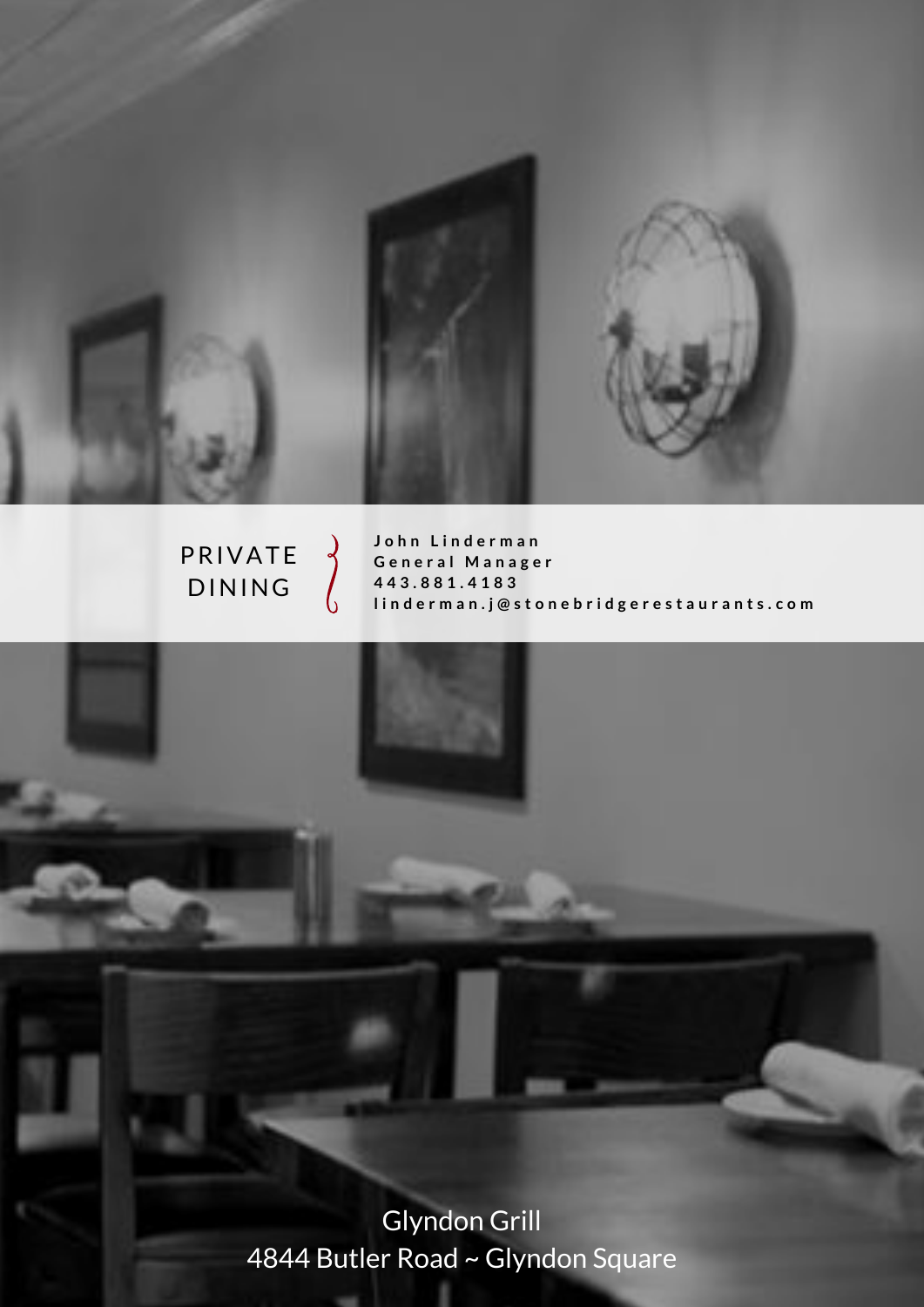# LOCAL & ORIGINAL

Glyndon Grill is a premiere dining and bar experience in Northern Baltimore County area. Featuring amazing wines by the glass and bottle, craft beers, hand crafted cocktails, exceptional service and signature dishes, Glyndon Grill is a perfect location for your next event, large or small.

# PRIVATE DINING SPACES



# RESTAURANT BUY OUT

Seated Events: 150 guests Reception Events: 200 guests



# SAGAMORE ROOM

Seated Events: 48 guests Reception: 60 guests

#glyndongrill Glyndon Grill Private Dining | Event Space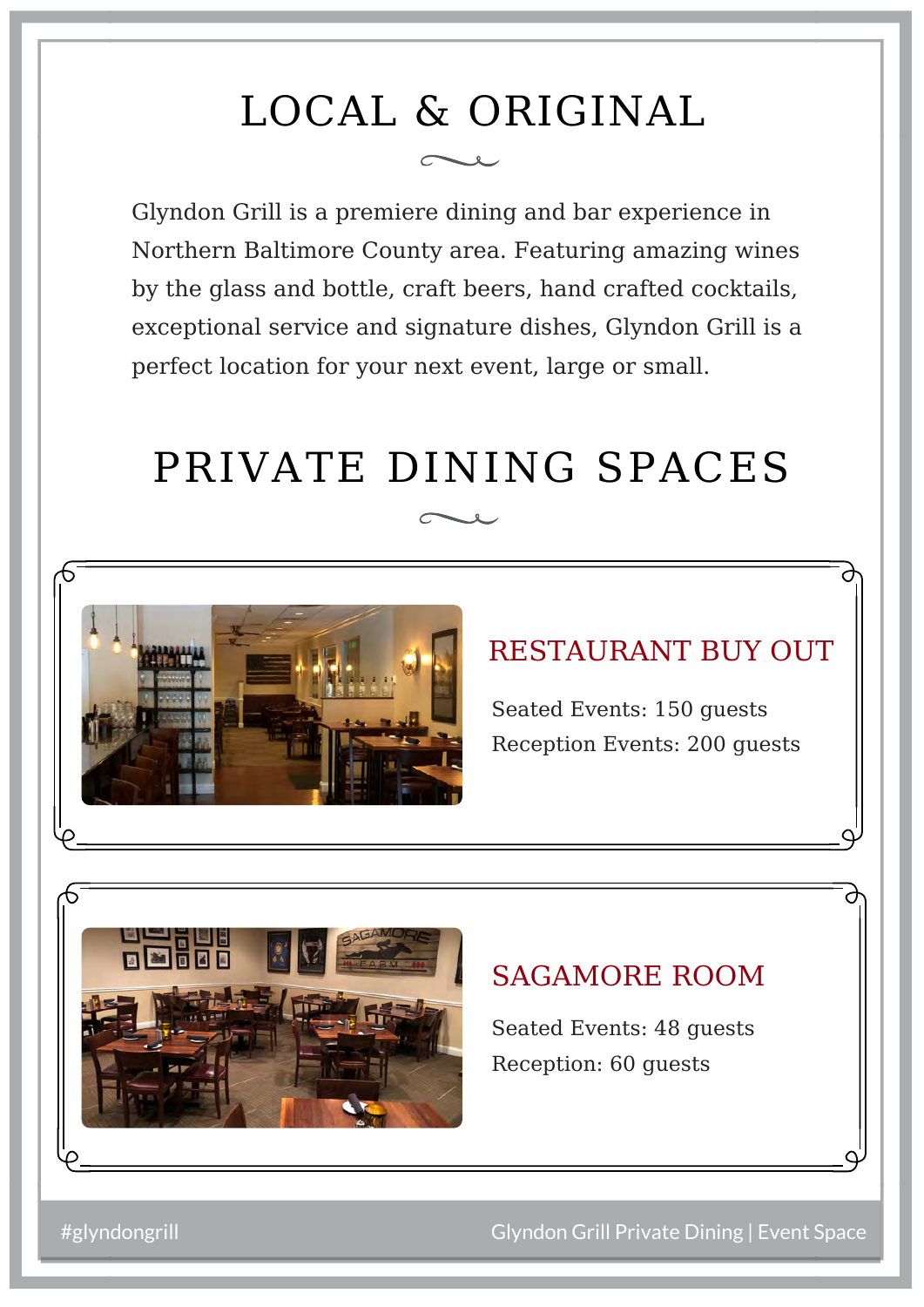# GROUP EVENT INFORMATION

 $\sim$   $\sim$ 

#### FOOD & BEVERAGE MINIMUM

When booking your group reservation, please note that some dates come with a food and beverage minimum. Minimums vary based on the day of the week and time of the year and do not include service charge, sales tax, or gratuity.

#### EVENT GUARANTEES

We will need to receive your final guest commitment 3 calendar days prior to your event(s). Should this number not be made available at the requested time, the originally established attendance will be used. The actual attendance or the final guaranteed guest count will be charged, whichever is greater. If the guest number increases the day of the event we will do our best to accommodate.

Group menus and beverage choices will need to be selected 1 week in advance. This will guarantee food and beverage item availability and printing of the menus for the day/night of the event.

#### CANCELLATION

If you cancel with less than two weeks notice you will be responsible for 50% of your estimated food and beverage charge and sales tax on the full minimum as a penalty. Cancellation within 24 hours prior to the event reservation will result in 100% responsibility of your food and beverage charge and sales tax.

#### CONFIRMING YOUR EVENT

In order to reserve space for your group event, a deposit must be processed. Deposits vary based on the event space selected. The Sagamore Room requires a \$250 deposit. A restaurant buy-out requires a \$1,000 deposit. Your Event Manager will send a contract for signature once the menu has been selected.

#### MENU

Pease note substitutions may occur when menu changes take place after menu is chosen. If you or any of your guests have an allergy or dietary restriction, we will be happy to accommodate your needs. Sales tax and service charge are not included in menu pricing.

#### SERVICE CHARGE & TAX

Services listed in this packet are subject to a 21% event fee and all appropriate sales tax. The event fee covers server gratuity (18%) and private dining administrative expenses (3%).

#### FINAL PAYMENT

We do not provide separate checks for group events. Upon completion of the event, one check will be prepared with all food, beverage, incidental charges, sales tax, and our service charge. Payment of the entire guest check is due upon completion of the event.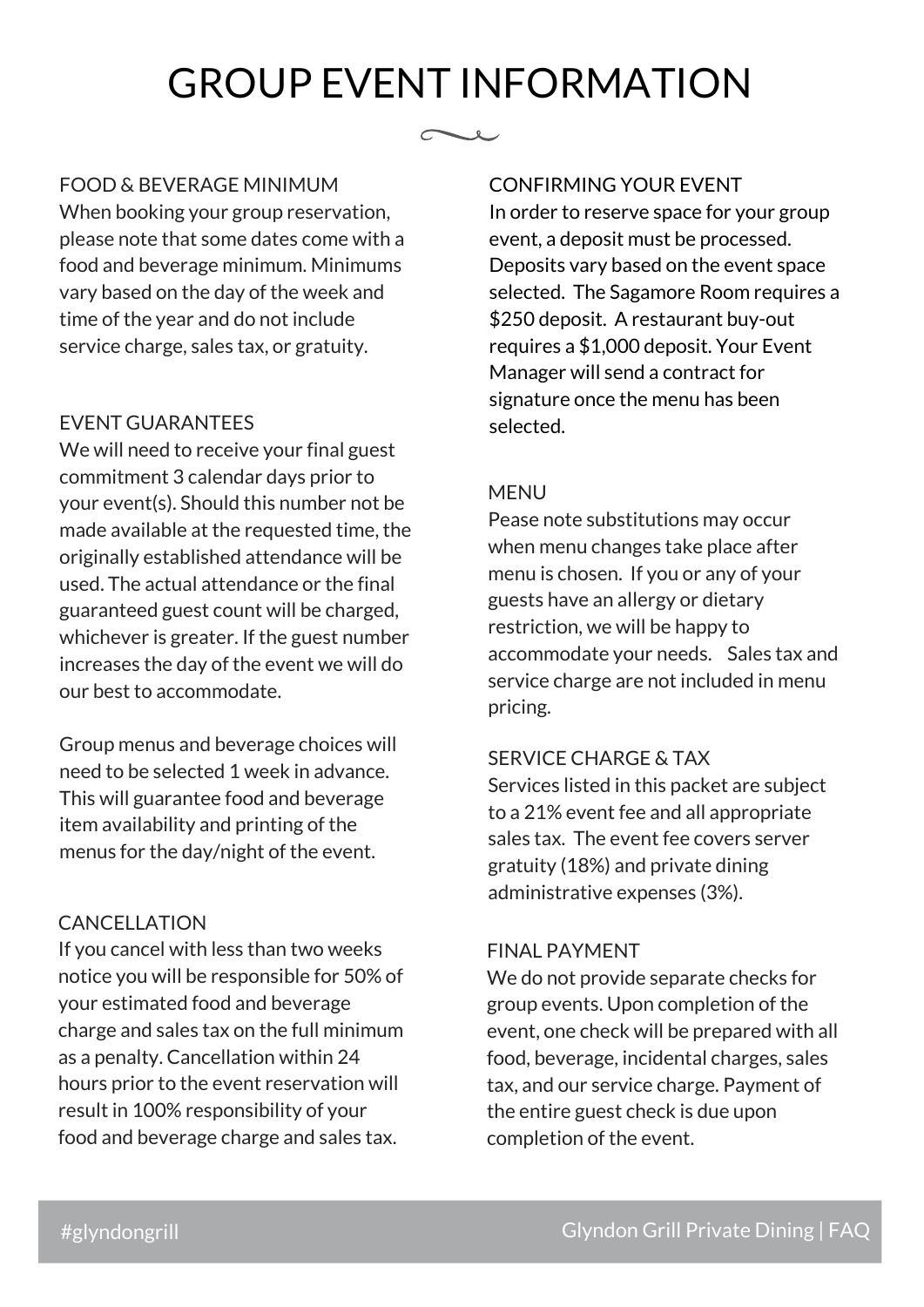# **BELMONT**  BRUNCH MENU

## **ENTRÉES**

*- select three of the following for guests to choose from – - vegetarian entrée available as a no-charge 4th entrée –*

Scrambled Eggs with Cheese Scrambled Egg Whites with Spinach Classic French Toast Bananas Foster French Toast Bagel and Nova Lox Chicken Salad Sandwich Classic Caesar with Grilled Chicken\* Glyndon House Salad & Blue Crab and Roasted Corn Soup\* ½ Chicken Salad Sandwich & Daily Soup\* Roasted Vegetable Wrap

#### **SIDE DISHES**

*- select one of the following -*  Fresh Fruit │ Home Fries │ Bacon │ Sausage

## **MENU ENHANCERS**

Juice at \$2 per glass Mimosas and Bloody Mary's at \$6 per drink Unlimited Mimosas and Blood Mary's at \$10 per person

*\* indicates an entrée served without a side dish*

# **\$19 PER PERSON**

Coffee, Tea and Soft Drinks Included

*Menu pricing does not include alcohol, tax and service charge* 

*We are happy to accommodate allergies and dietary restrictions – Please speak with your Event Manager* 

#glyndongrill Glyndon Grill Private Dining │ BRUNCH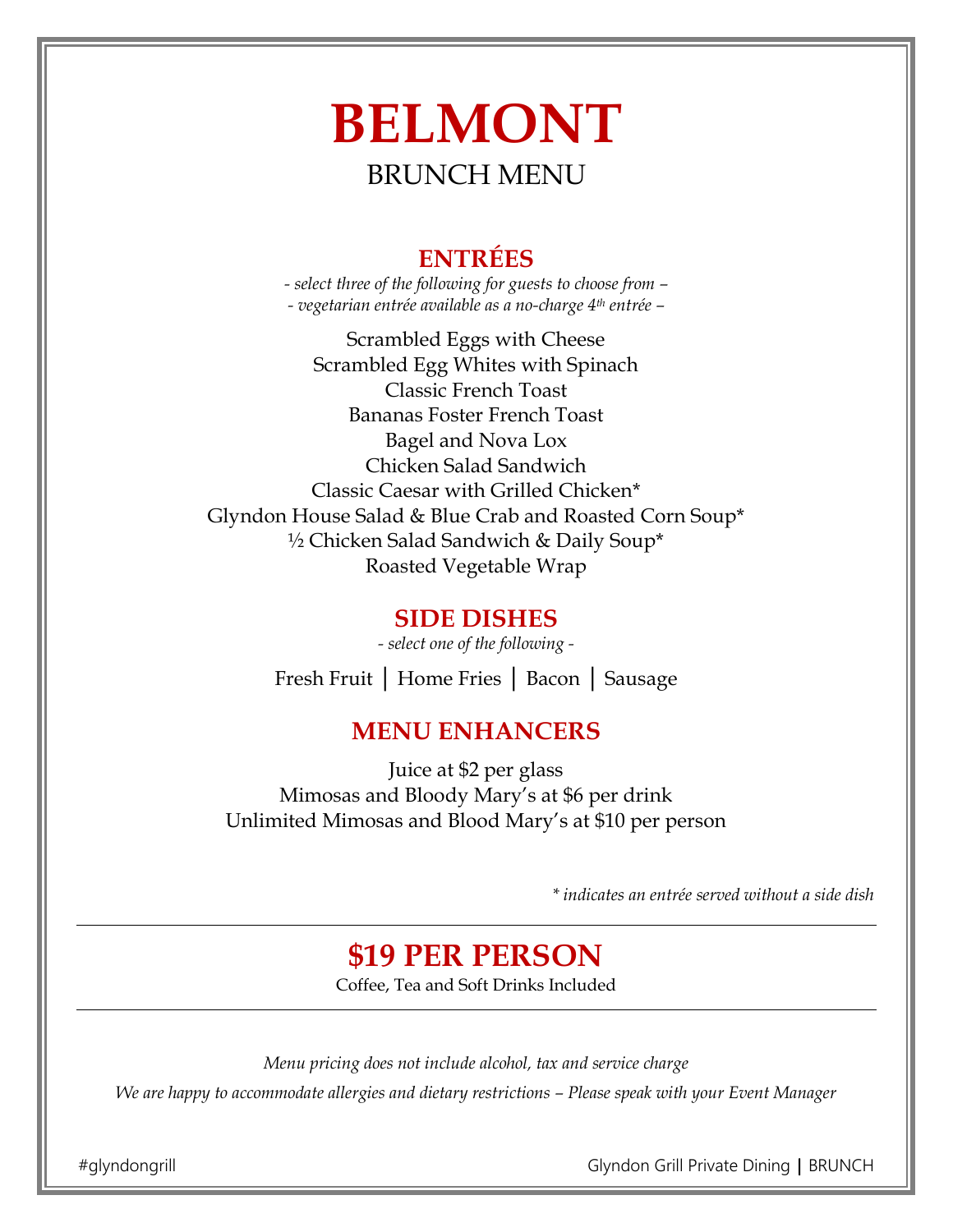# **WORTHINGTON**  BRUNCH MENU

#### **ENTRÉES**

*- select three of the following for guests to choose from – - vegetarian entrée available as a no-charge 4th entrée –*

Scrambled Eggs with Cheese Scrambled Egg Whites with Spinach Classic French Toast Bananas Foster French Toast Bagel and Nova Lox Biscuits and Gravy

Chicken Salad Sandwich Blackened Fish Sandwich ½ Chicken Salad and Daily Soup\* Classic Caesar with Grilled Chicken\* Kale Salad with Grilled Salmon\* Roasted Vegetable Wrap

#### **SIDE DISHES**

*- select two of the following –*

Fresh Fruit │ Home Fries │ Bacon │ Sausage

## **DESSERT**

*- select one of the following -* 

Apple Cobbler Fresh Berries Napoleon Crème Brulee Chocolate Mousse

#### **MENU ENHANCERS**

Juice at \$2 per glass Mimosas and Bloody Mary's at \$6 per drink Unlimited Mimosas and Blood Mary's at \$10 per person

*\* indicates an entrée served without a side dish*

# **\$24 PER PERSON**

Coffee, Tea and Soft Drinks Included

*Menu pricing does not include alcohol, tax and service charge* 

*We are happy to accommodate allergies and dietary restrictions – Please speak with your Event Manager* 

#glyndongrill Glyndon Grill Private Dining │ BRUNCH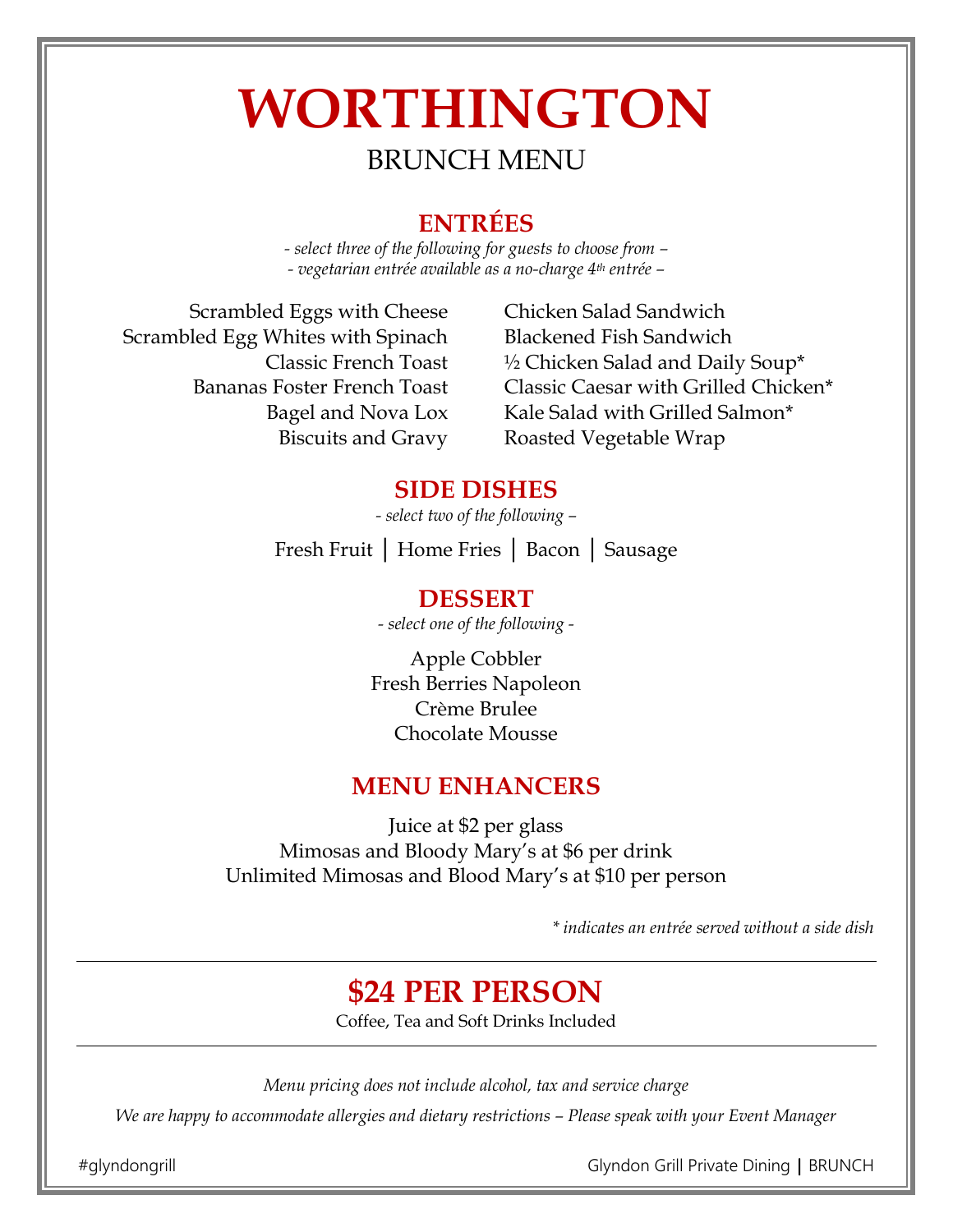# **SAGAMORE** BRUNCH MENU

## **BEVERAGES**

Unlimited Mimosas and Bloody Mary's Included for Guests over 21

## **SOUP OR SALAD**

*- select two of the following for guests to choose from -* 

Glyndon House │ Classic Caesar │ Kale Salad Blue Crab and Roasted Corn Soup │ Chef's Daily Selection

## **ENTRÉES**

*- select three of the following for guests to choose from – - vegetarian entrée available as a no-charge 4th entrée –*

Spinach and Mushroom Omelet Classic Cheese Omelet Maryland Omelet Ribeye Steak 6oz and Eggs Classic French Toast Bananas Foster Toast

Lobster Roll Blackened Fish Sandwich Chicken Salad Sandwich Turkey Bacon Club Blackened Chicken Pasta\* Vegetable Risotto\*

## **SIDE DISHES**

*- select two of the following –*

Fresh Fruit │ Home Fries │ Bacon │ Sausage

## **DESSERT**

*- select two of the following for guests to choose from -* 

Apple Cobbler Fresh Berries Napoleon Crème Brulee Chocolate Mousse

*\* indicates an entrée served without a side dish*

# **\$34 PER PERSON**

Coffee, Tea and Soft Drinks Included

*Menu pricing does not include alcohol, tax and service charge* 

*We are happy to accommodate allergies and dietary restrictions – Please speak with your Event Manager* 

#glyndongrill Glyndon Grill Private Dining │ BRUNCH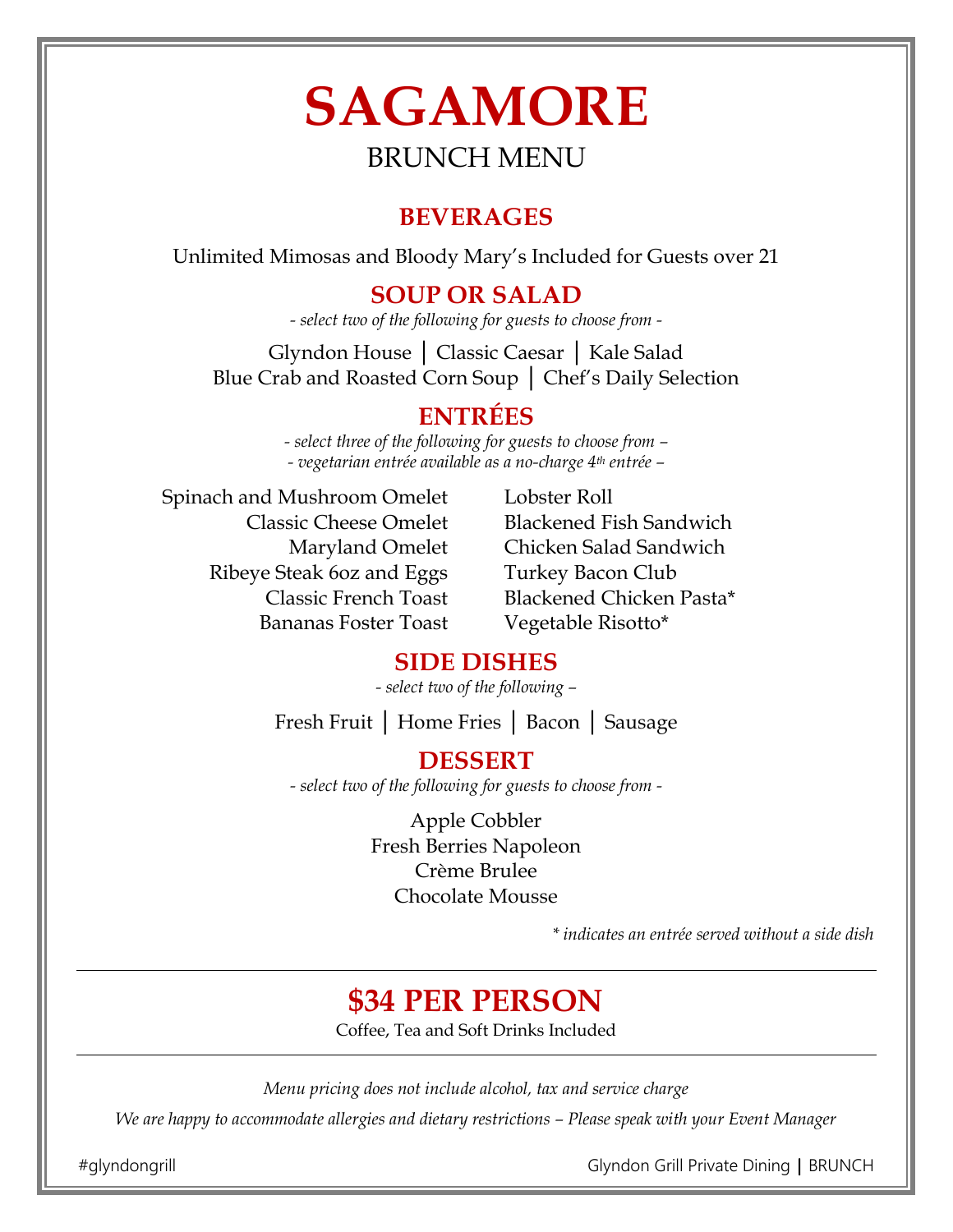# **BELMONT**  LUNCH MENU

## **ENTRÉES**

*- select three of the following for guests to choose from – - vegetarian entrée available as a no-charge 4th entrée –*

Chicken Salad Sandwich Pulled Pork Sandwich Blackened Fish Sandwich Monterey Chicken Sandwich Old Fashioned Cheeseburger ½ Chicken Salad Sandwich & Daily Soup\* Glyndon House & Blue Crab and Roasted Corn Soup\* Roasted Vegetable Wrap

#### **SIDE DISHES**

*- select one of the following -* 

Chef's Coleslaw Mediterranean Orzo Pasta Roasted Red Bliss Potatoes Chef's Vegetable

*\* indicates an entrée served without a side dish l*

# **\$19 PER PERSON**

Coffee, Tea and Soft Drinks Included

*Menu pricing does not include alcohol, tax and service charge We are happy to accommodate allergies and dietary restrictions – Please speak with your Event Manager* 

#glyndongrill Glyndon Grill Private Dining │ LUNCH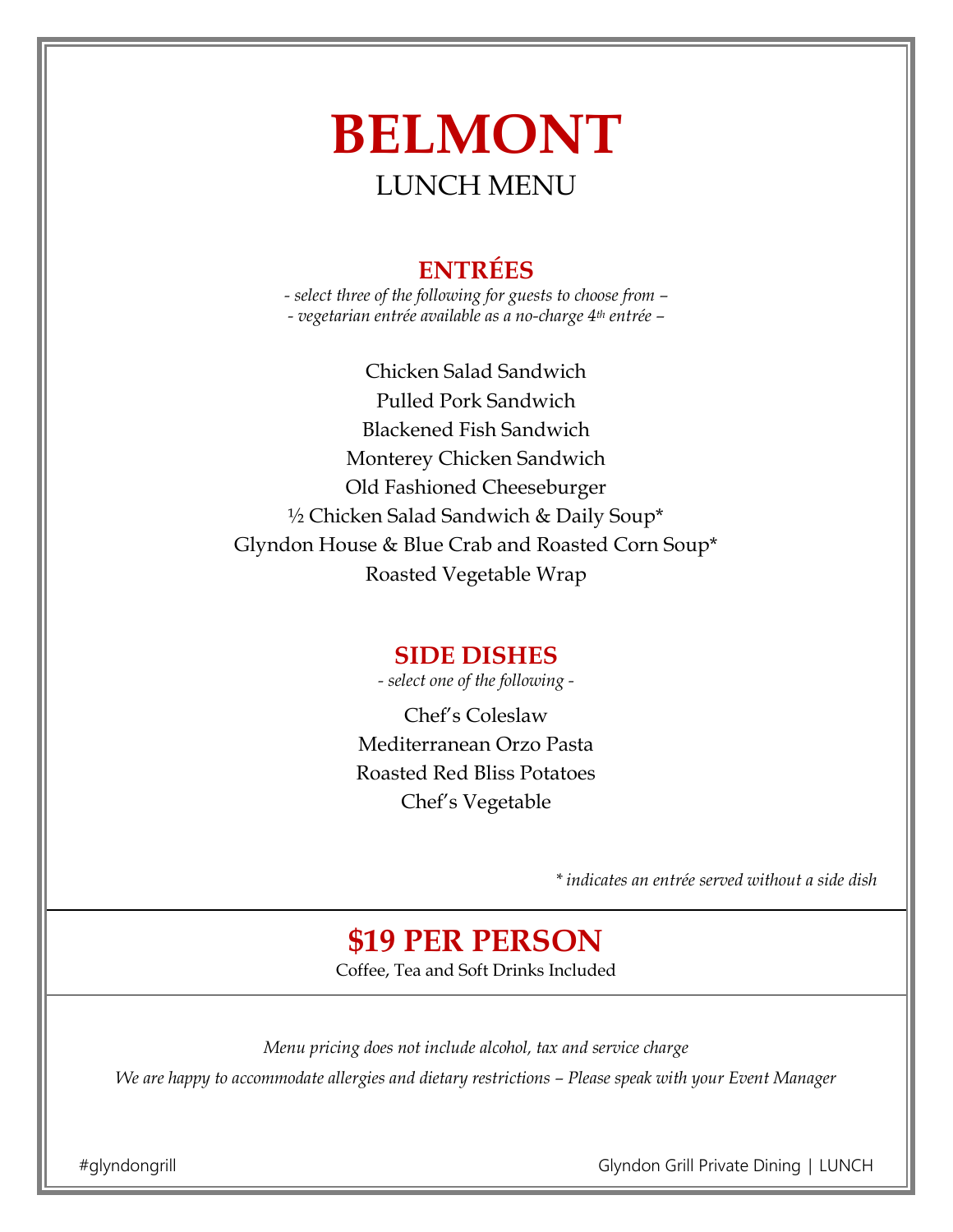# **WORTHINGTON** LUNCH MENU

#### **SALAD**

*- select one of the following -* 

Glyndon House │ Classic Caesar

### **ENTRÉES**

*- select three of the following for guests to choose from – - vegetarian entrée available as a no-charge 4th entrée –*

Meatloaf Stack Herb Grilled Chicken Grilled Salmon Classic Caesar with Grilled Chicken\* Kale Salad with Grilled Salmon\* Chicken Salad Sandwich

Blackened Fish Sandwich Old Fashioned Cheeseburger Roasted Vegetable Wrap ½ Chicken Salad Sandwich & Daily Soup\* Blackened Chicken Pasta\* Vegetable Risotto\*

#### **SIDE DISHES**

*- select one of the following -* 

Coleslaw Mediterranean Orzo Pasta Roasted Red Bliss Potatoes Chef's Vegetable

#### **DESSERT**

*- select two of the following for guests to choose from -* 

Apple Cobbler Fresh Berries Napoleon Crème Brulee Chocolate Mousse

*\* indicates an entrée served without a side dish*

# **\$26 PER PERSON**

Coffee, Tea and Soft Drinks Included

*Menu pricing does not include alcohol, tax and service charge* 

*We are happy to accommodate allergies and dietary restrictions – Please speak with your Event Manager* 

#glyndongrill Glyndon Grill Private Dining │ LUNCH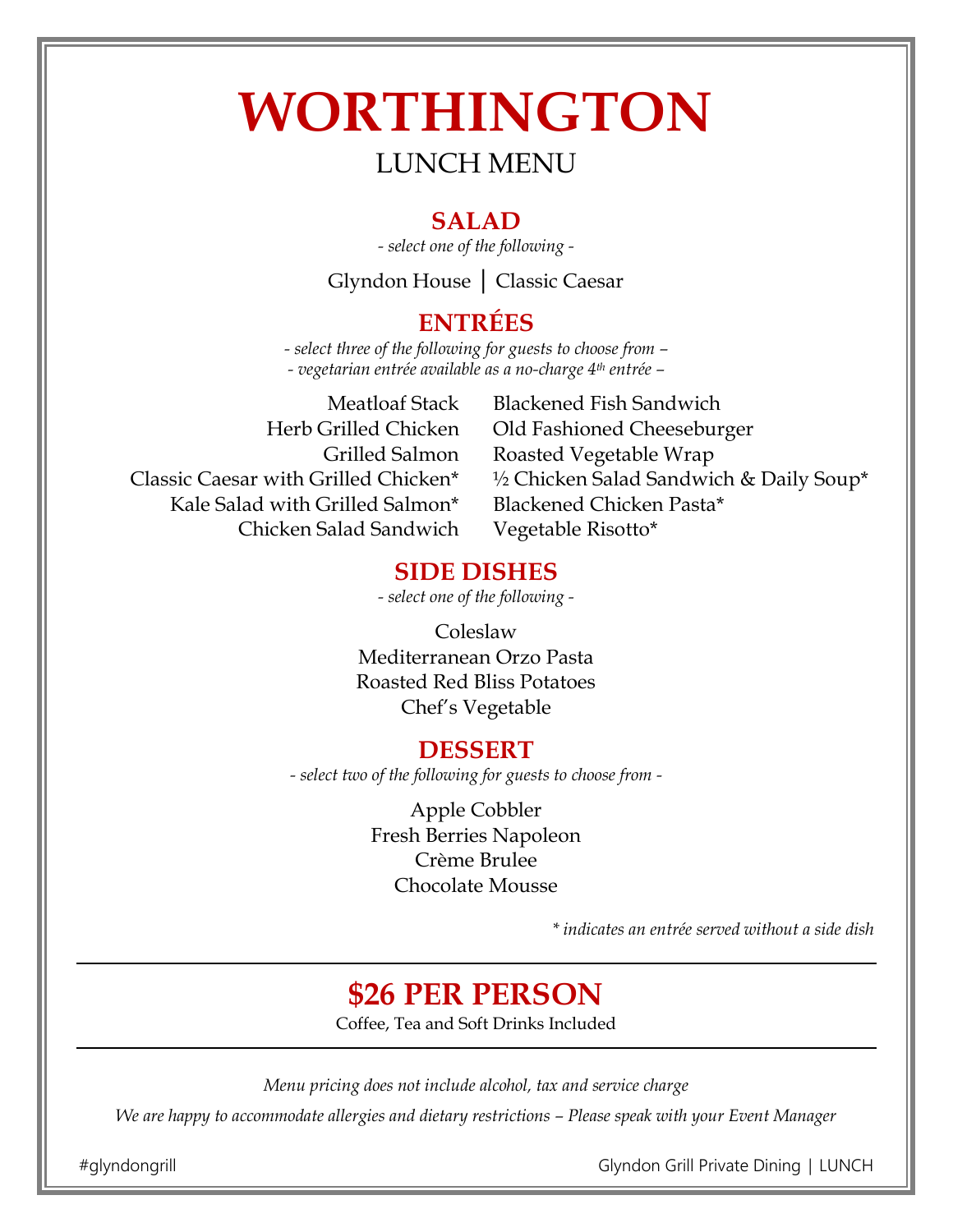# **SAGAMORE** LUNCH MENU

#### **SOUP OR SALAD**

*- select two of the following for guests to choose from -* 

Glyndon House │ Classic Caesar │ Kale Salad Blue Crab and Roasted Corn Soup

#### **ENTRÉES**

*- select three of the following for guests to choose from – - vegetarian entrée available as a no-charge 4th entrée –*

Herb Grilled Chicken Fresh Market Fish Meatloaf Stack Grilled Salmon Braised Short Ribs

Filet Mignon 6oz Fresh Market Fish Single Crabcake Platter Blackened Chicken Pasta\* Vegetable Risotto\*

### **SIDE DISHES**

*- select one of the following -* 

Coleslaw Mediterranean Orzo Pasta Roasted Red Bliss Potatoes Chef's Vegetable

## **DESSERT**

*- select two of the following for guests to choose from -* 

Apple Cobbler Fresh Berries Napoleon Crème Brulee Chocolate Mousse

*\* indicates an entrée served without a side dish*

# **\$29 PER PERSON**

Coffee, Tea and Soft Drinks Included

*Menu pricing does not include alcohol, tax and service charge* 

*We are happy to accommodate allergies and dietary restrictions – Please speak with your Event Manager* 

#barrettsgrill Barrett's Grill Private Dining **│** LUNCH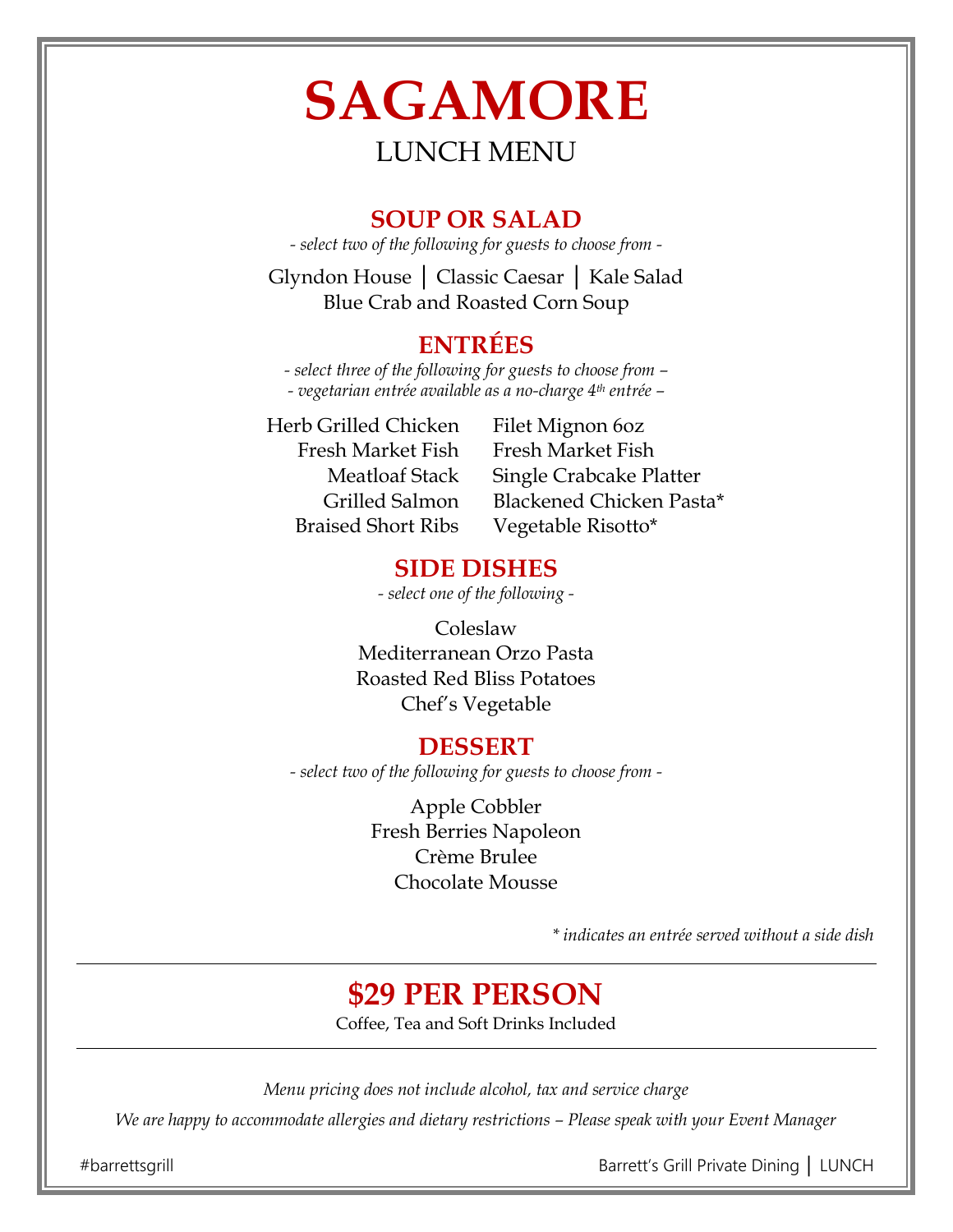# **BELMONT**  DINNER MENU

#### **SALAD**

*- select one of the following -* 

Glyndon House Classic Caesar

## **ENTRÉES**

*- select three of the following for guests to choose from – - vegetarian entrée available as a no-charge 4th entrée –* 

> Herb Grilled Chicken Braised Short Ribs Grilled Salmon Filet Mignon 6oz Blackened Chicken Pasta\* Vegetable Risotto\*

## **SIDE DISHES**

Roasted Red Bliss Potatoes │ Chef's Vegetable

## **DESSERT**

*- select one of the following -* 

Chocolate Mousse Fresh Berries Napoleon Crème Brulee

*\* indicates an entrée served without a side dish*

# **\$35 PER PERSON**

Coffee, Tea and Soft Drinks Included

*Menu pricing does not include alcohol, tax and service charge We are happy to accommodate allergies and dietary restrictions – Please speak with your Event Manager*

#glyndongrill Glyndon Grill Private Dining │ DINNER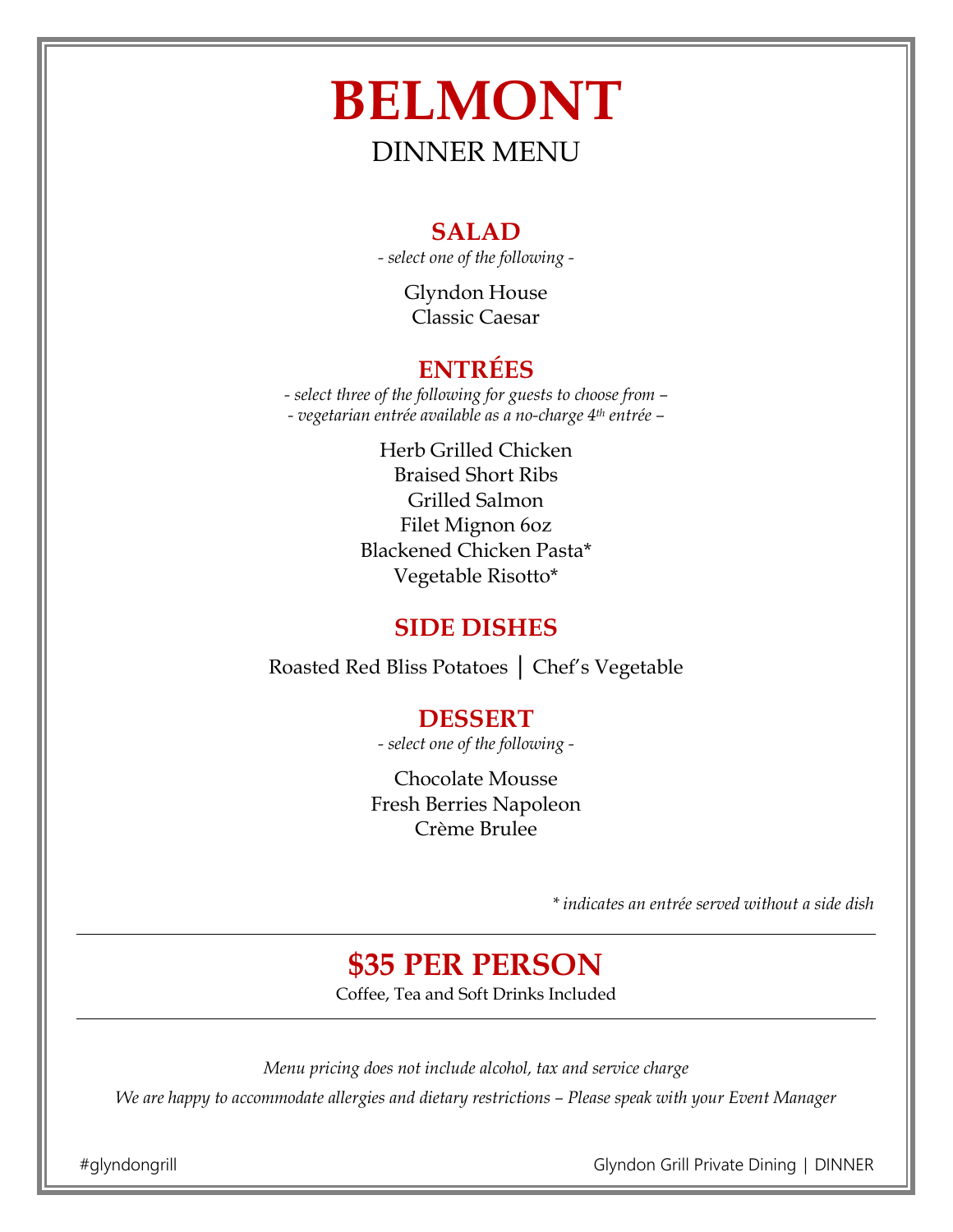# **WORTHINGTON**

## DINNER MENU

#### **ONE BITE**

*- select one of the following -* 

Bacon Wrapped Scallop Spinach and Mozzarella Aroncini Prime Rib Crostini

#### **SALAD**

*- select one of the following -* 

Glyndon House │ Classic Caesar │ Kale Salad

#### **ENTRÉES**

*- select three of the following for guests to choose from – - vegetarian entrée available as a no-charge 4th entrée –* 

Herb Grilled Chicken Braised Short Ribs Grilled Salmon Filet Mignon 6oz

Ribeye 12oz Maryland Style Crabcakes Blackened Chicken Pasta\* Vegetable Risotto\*

#### **SIDE DISHES**

Roasted Red Bliss Potatoes │ Chef's Vegetable

#### **DESSERT**

*- select two of the following for guests to choose from -* 

Apple Cobbler Chocolate Mousse Fresh Berries Napoleon Crème Brulee

*\* indicates an entrée served without a side dish*

# **\$45 PER PERSON**

Coffee, Tea and Soft Drinks Included

*Menu pricing does not include alcohol, tax and service charge*

*We are happy to accommodate allergies and dietary restrictions – Please speak with your Event Manager*

#glyndongrill Glyndon Grill Private Dining │ DINNER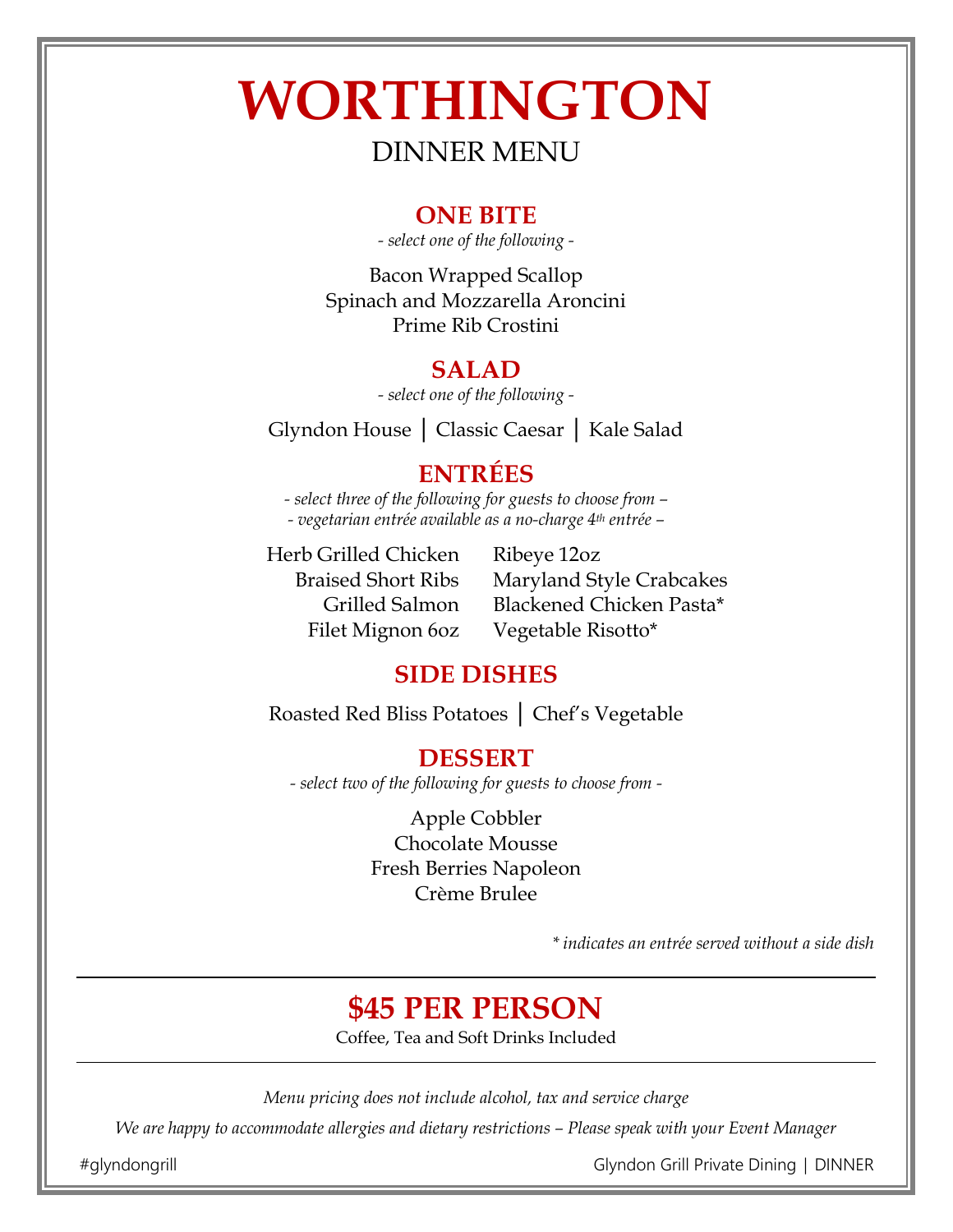# **SAGAMORE**  DINNER MENU

#### **ONE BITE**

*- select two of the following -* 

Bacon Wrapped Scallop | Spinach and Mozzarella Aroncini | Crabcake Crostini

#### **SOUP**

Daily Soup

**SALAD**

*- select one of the following -* 

*- select one of the following -* 

Blue Crab and Roasted Corn Soup

Glyndon House │ Classic Caesar Kale Salad

## **ENTRÉES**

*- select three of the following for guests to choose from – - vegetarian entrée available as a no-charge 4th entrée –* 

Herb Grilled Chicken Filet Mignon 8oz Ribeye 12oz

New York Strip 12oz Grilled Salmon Maryland Style Crabcakes

Vegetable Risotto\* Scallop Risotto\* Fresh Market Fish

## **SIDE DISHES**

*- select two of the following -* 

Roasted Red Bliss Potatoes │ Chef's Vegetable Garlic Mashed Potatoes │ Mushroom Risotto

**DESSERT**

*- select two of the following for guests to choose from -* 

Apple Cobbler Chocolate Mousse Fresh Berries Napoleon Crème Brulee

*\* indicates an entrée served without a side dish*

# **\$55 PER PERSON**

Coffee, Tea and Soft Drinks Included

*Menu pricing does not include alcohol, tax and service charge*

*We are happy to accommodate allergies and dietary restrictions – Please speak with your Event Manager*

#glyndongrill Glyndon Grill Private Dining │ DINNER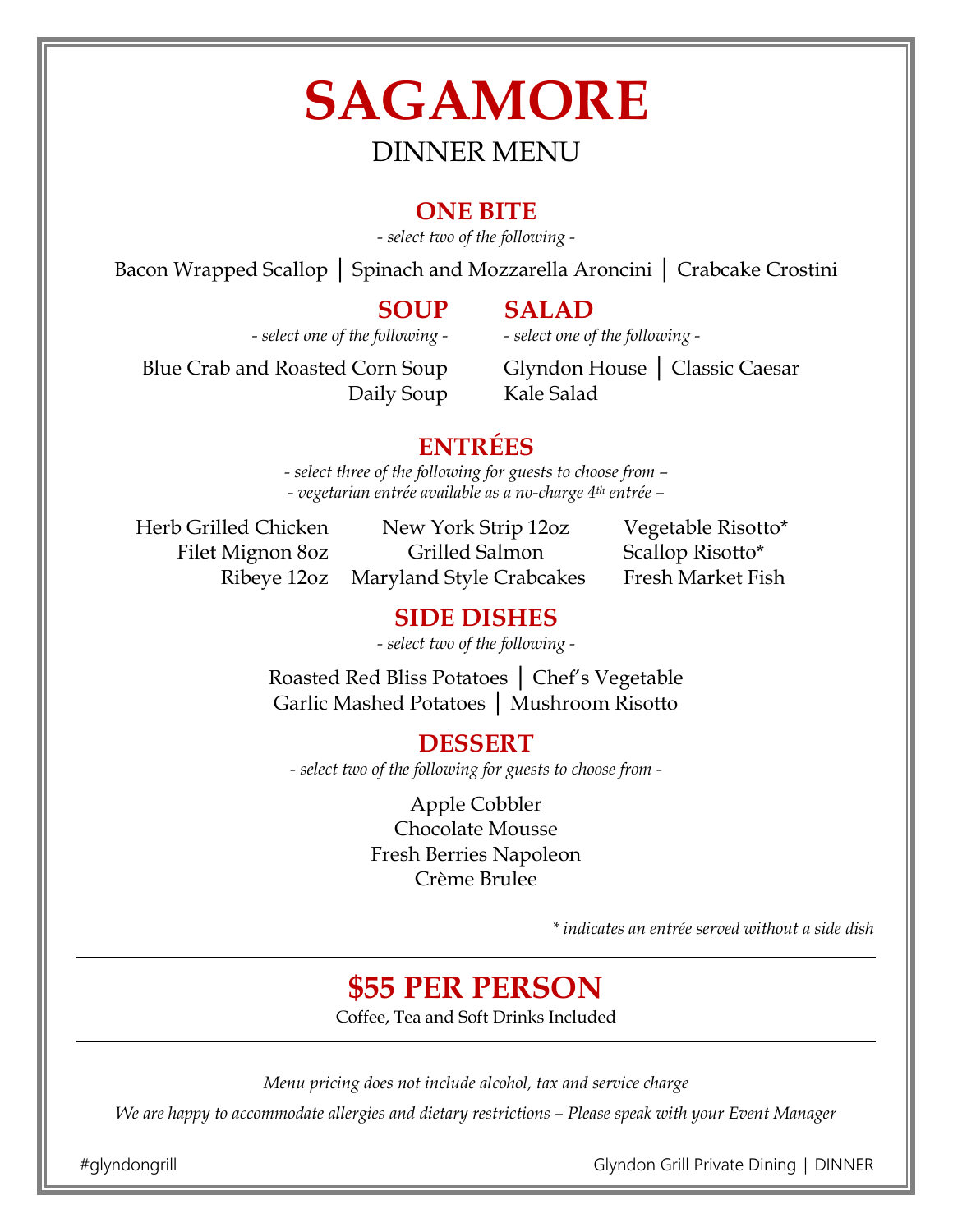# **APPETIZER** MENU

#### **PLATTERS**

*- designed to serve 15 guests –* 

#### **HOT**

Sliders: Buffalo Chicken or Pulled Pork \$60 Sliders: Prime Rib or Short Rib \$65 Chicken Tender Bites \$50 Calamari: Buffalo or Traditional \$75 Spinach and Artichoke Dip \$60 Crab Fondue \$90 Traditional Meatballs \$65 Lamb Meatballs \$75

#### **COLD**

Charcutterie Display \$125 Mediterranean Hummus \$50 Bruschetta \$70 Jumbo Shrimp Cocktail Platter \$125 Smoked Salmon Display \$125 Fruit and Cheese Platter \$75 Artisan Cheese Tray \$90 Seasonal Fruit and Artisan Cheese Tray \$125 Assorted Desserts \$90

#### **PASSED PIECES**

*- priced by the dozen – - vegetarian items indicated by a (V) -* 

Tex Mex Egg Rolls \$27 Chicken Skewers \$16 Buffalo Chicken Bites \$16 Short Rib Quesadillas \$27 Prime Rib Crostinis \$30 Filet Tenderloin Skewers \$19 Traditional Meatballs \$30 Jumbo Lump Mini Crabcakes \$38 Deviled Eggs with Crab \$30 Bacon Wrapped Scallops \$40 Cornmeal Crusted Scallops \$35 Roasted Corn and Crab Shooters \$35 Lamb Meatballs \$35 Deviled Eggs with Bacon \$19 Prosciutto and Mozzarella Aroncini \$27 Mini Mozzarella Caprese (V) \$19 Mediterranean Cucumber Cups (V) \$22 Spinach and Mozzarella Aroncini (V) \$22

# **RECEPTION**

### PRICING

*- based on two hours – - includes non-alcoholic beverages -* 

#### **BELMONT MENU**

#### **WORTHINGTON MENU**

4 Platters \$28 PER PERSON

#### 4 Platters │ 2 Passed \$34 PER PERSON

#### **SAGAMORE MENU**

4 Platters │ 4 Passed \$34 PER PERSON

*Jumbo Shrimp Cocktail may not be included in the Reception Style Menu*

*Menu pricing does not include alcohol, tax and service charge*

#glyndongrill Glyndon Grill Private Dining **│** APPETIZERS